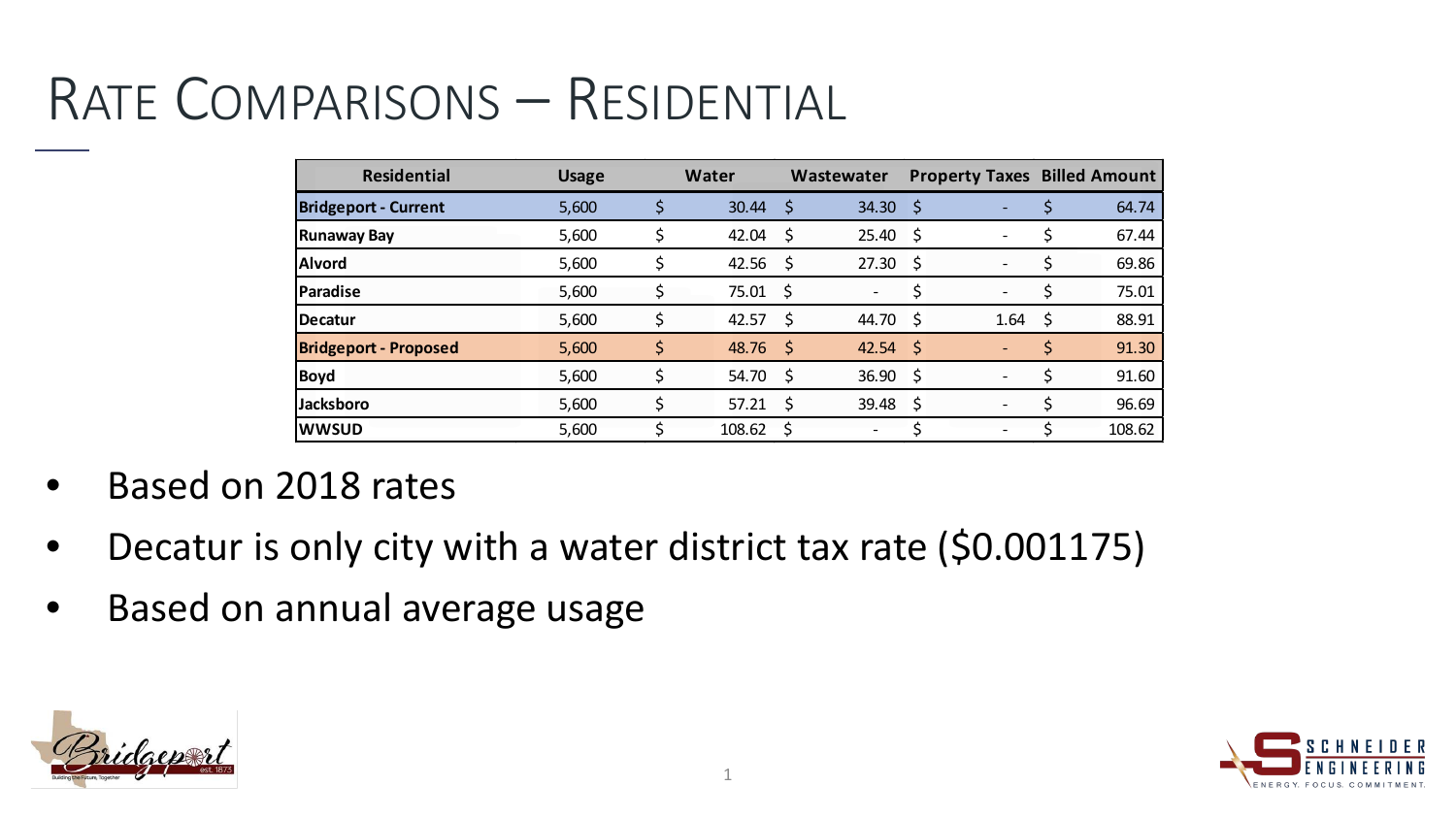## RATE COMPARISONS – COMMERCIAL (OUTSIDE)

| <b>Commercial (Outside)</b>  | <b>Usage</b> | <b>Water</b> |    | Wastewater |     | <b>Property Taxes Billed Amount</b> |    |        |
|------------------------------|--------------|--------------|----|------------|-----|-------------------------------------|----|--------|
| <b>Paradise</b>              | 8,900        | 101.01       | S  |            |     |                                     |    | 101.01 |
| <b>Boyd</b>                  | 8,900        | 124.63       | \$ | 51.60      | \$  |                                     |    | 176.23 |
| <b>Alvord</b>                | 8,900        | 116.11       | \$ | 68.17      | -\$ |                                     |    | 184.27 |
| <b>Bridgeport - Current</b>  | 8,900        | 83.28        | S  | 101.39     | S   |                                     |    | 184.67 |
| <b>Jacksboro</b>             | 8,900        | 98.22        | \$ | 92.79      | \$  |                                     |    | 191.00 |
| <b>Bridgeport - Proposed</b> | 8,900        | 110.64       | \$ | 115.22     | -\$ |                                     | \$ | 225.86 |
| <b>Runaway Bay</b>           | 8,900        | 72.38        | S  | 203.70     | S.  |                                     | S  | 276.08 |
| <b>IDecatur</b>              | 8,900        | 207.03       | \$ | 78.96      | \$  | 1.64                                | S. | 286.00 |
| <b>WWSUD</b>                 | 8,900        | 321.62       |    |            |     |                                     |    | 321.62 |

- Based on 2018 rates
- Decatur is only city with a water district tax rate (\$0.001175)
- Based on annual average usage



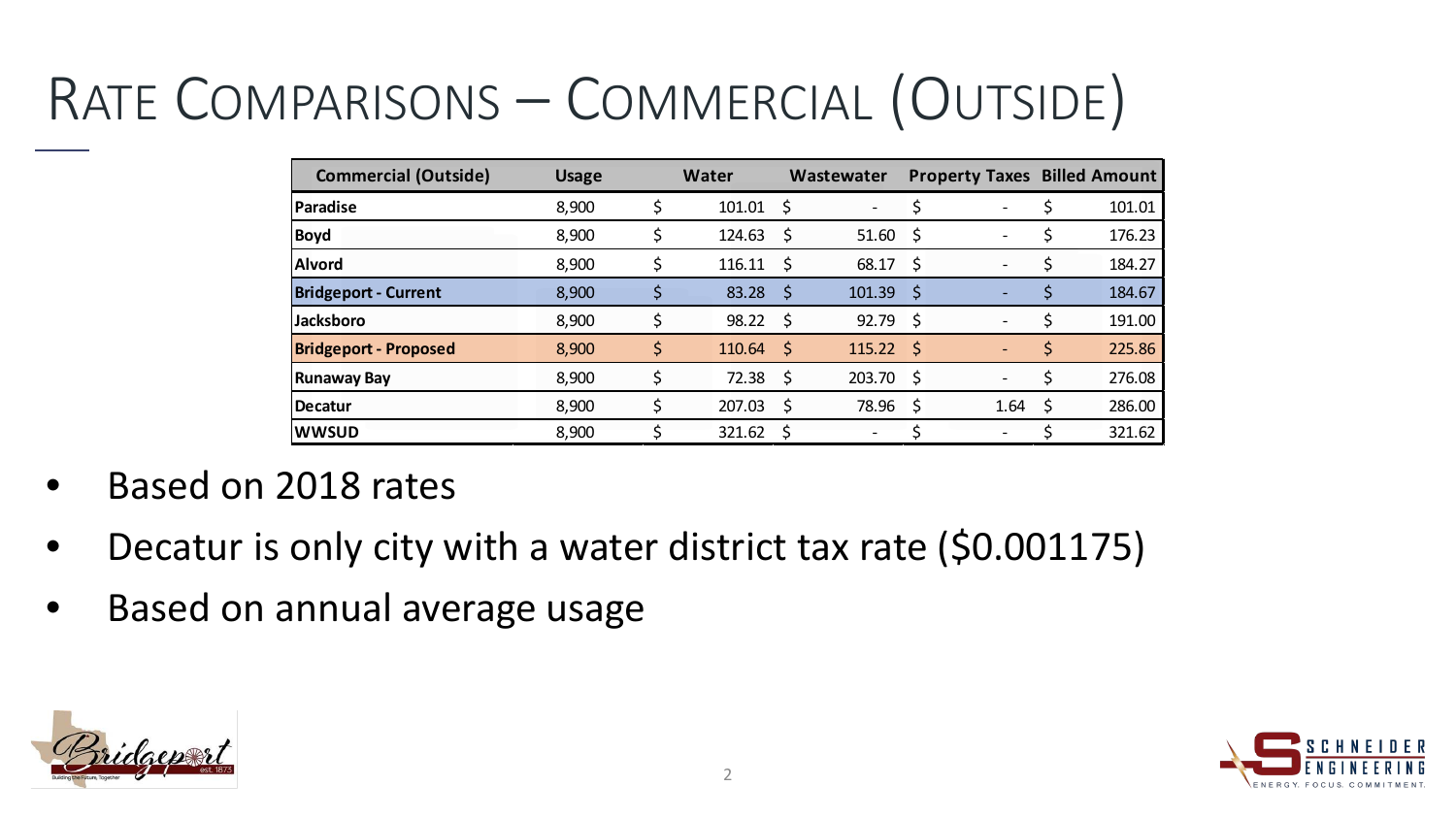## RATE COMPARISONS – COMMERCIAL (INSIDE)

| <b>Commercial (&lt;2" Tap)</b> | <b>Usage</b> | Water       |      | Wastewater  |      | <b>Property Taxes Billed Amount</b> |              |
|--------------------------------|--------------|-------------|------|-------------|------|-------------------------------------|--------------|
| Paradise                       | 53,700       | $465.26$ \$ |      |             |      |                                     | 465.26       |
| <b>Alvord</b>                  | 53,700       | 374.42      | \$   | 156.08      | S    |                                     | 530.50       |
| <b>Bridgeport - Current</b>    | 53,700       | 342.00      | \$   | 254.73      | S    |                                     | 596.73       |
| <b>Runaway Bay</b>             | 53,700       | 313.53      | S    | 296.22      | S    |                                     | 609.75       |
| <b>Bridgeport - Proposed</b>   | 53,700       | 378.00      | ा \$ | $284.36$ \$ |      |                                     | \$<br>662.36 |
| Decatur                        | 53,700       | 321.35      | -\$  | 343.62      | - \$ | 1.64                                | \$<br>666.60 |
| <b>Jacksboro</b>               | 53,700       | 448.21      | S    | 398.77      | S    |                                     | 846.98       |
| <b>Boyd</b>                    | 53,700       | 628.72      | S    | 230.80      | \$   |                                     | 859.52       |
| <b>WWSUD</b>                   | 53,700       | 924.63      |      |             |      |                                     | 924.63       |

- Based on 2018 rates
- Decatur is only city with a water district tax rate (\$0.001175)
- Based on annual average usage